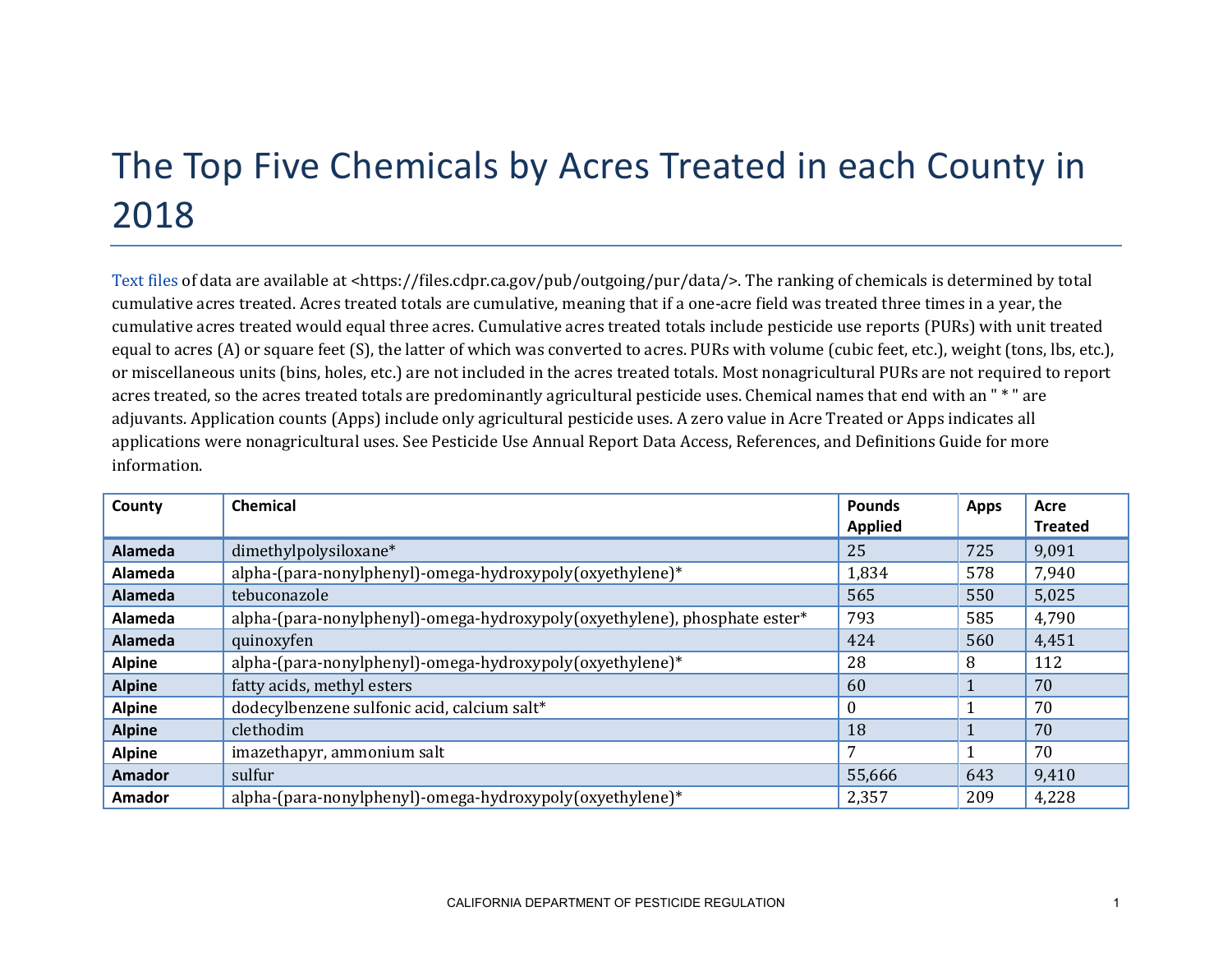| County              | <b>Chemical</b>                                          | <b>Pounds</b>  | <b>Apps</b>  | Acre<br><b>Treated</b> |
|---------------------|----------------------------------------------------------|----------------|--------------|------------------------|
|                     |                                                          | <b>Applied</b> |              |                        |
| <b>Amador</b>       | mineral oil                                              | 762            | 253          | 3,500                  |
| <b>Amador</b>       | alpha-pinene beta-pinene copolymer*                      | 844            | 228          | 3,262                  |
| <b>Amador</b>       | dimethylpolysiloxane*                                    | 30             | 189          | 2,784                  |
| <b>Butte</b>        | alpha-(para-nonylphenyl)-omega-hydroxypoly(oxyethylene)* | 67,905         | 5,600        | 238,984                |
| <b>Butte</b>        | methylated soybean oil*                                  | 97,948         | 3,795        | 157,383                |
| <b>Butte</b>        | dimethylpolysiloxane*                                    | 879            | 2,263        | 98,722                 |
| <b>Butte</b>        | azoxystrobin                                             | 16,669         | 1,218        | 91,258                 |
| <b>Butte</b>        | mancozeb                                                 | 142,304        | 1,905        | 80,793                 |
| <b>Calaveras</b>    | alpha-(para-nonylphenyl)-omega-hydroxypoly(oxyethylene)* | 2,176          | 134          | 2,788                  |
| <b>Calaveras</b>    | methylated soybean oil*                                  | 7,440          | 87           | 1,843                  |
| <b>Calaveras</b>    | sulfur                                                   | 7,980          | 184          | 1,586                  |
| <b>Calaveras</b>    | mineral oil                                              | 1,142          | 104          | 1,519                  |
| <b>Calaveras</b>    | glyphosate, dimethylamine salt                           | 3,947          | 60           | 1,012                  |
| Colusa              | alpha-(para-nonylphenyl)-omega-hydroxypoly(oxyethylene)* | 90,196         | 4,831        | 307,644                |
| Colusa              | methylated soybean oil*                                  | 72,574         | 3,386        | 216,312                |
| Colusa              | ammonium sulfate                                         | 21,901         | 1,886        | 107,690                |
| Colusa              | azoxystrobin                                             | 18,628         | 1,472        | 106,767                |
| Colusa              | phosphoric acid                                          | 4,349          | 1,524        | 104,496                |
| <b>Contra Costa</b> | fluridone                                                | 5,533          | $\mathbf{0}$ | 39,179                 |
| <b>Contra Costa</b> | dimethylpolysiloxane*                                    | 32             | 767          | 23,299                 |
| <b>Contra Costa</b> | polyoxyethylene soybean oil fatty acid ester*            | 8,992          | 798          | 22,543                 |
| <b>Contra Costa</b> | tall oil*                                                | 1,250          | 796          | 22,490                 |
| <b>Contra Costa</b> | castor oil ethoxylate*                                   | 1,199          | 796          | 22,490                 |
| <b>Del Norte</b>    | copper hydroxide                                         | 6,484          | 679          | 5,145                  |
| <b>Del Norte</b>    | chlorothalonil                                           | 3,870          | 615          | 4,797                  |
| <b>Del Norte</b>    | copper diammonium diacetate complex                      | 1,529          | 219          | 2,023                  |
| <b>Del Norte</b>    | diuron                                                   | 1,325          | 149          | 1,151                  |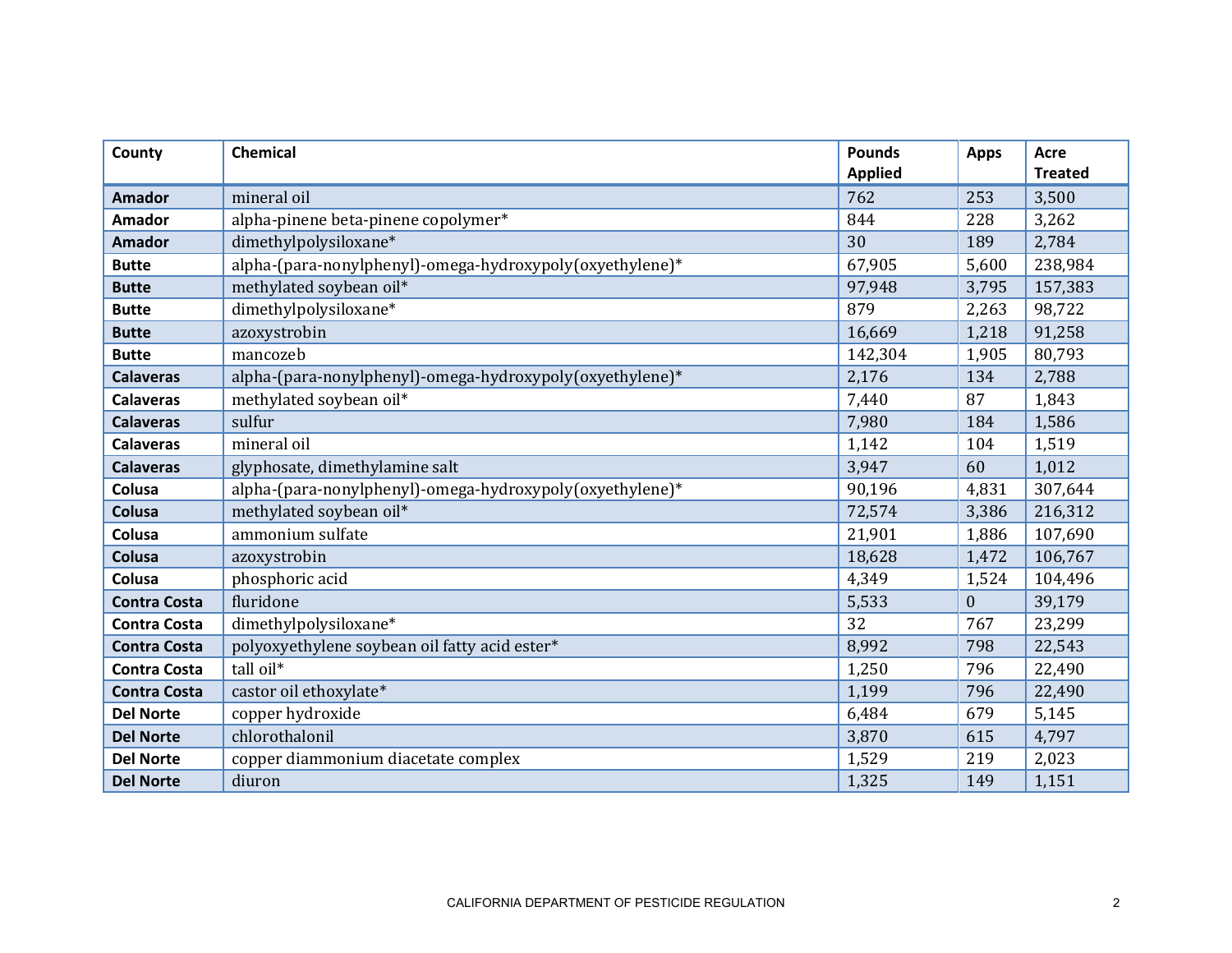| County           | <b>Chemical</b>                                                                                      | <b>Pounds</b><br><b>Applied</b> | <b>Apps</b> | <b>Acre</b><br><b>Treated</b> |
|------------------|------------------------------------------------------------------------------------------------------|---------------------------------|-------------|-------------------------------|
| <b>Del Norte</b> | iprodione                                                                                            | 334                             | 169         | 1,065                         |
| <b>El Dorado</b> | sulfur                                                                                               | 25,603                          | 691         | 6,133                         |
| <b>El Dorado</b> | mineral oil                                                                                          | 36,615                          | 573         | 4,315                         |
| <b>El Dorado</b> | glyphosate, isopropylamine salt                                                                      | 17,756                          | 348         | 2,857                         |
| <b>El Dorado</b> | oleic acid, methyl ester*                                                                            | 9,826                           | 186         | 2,399                         |
| <b>El Dorado</b> | alpha-(para-nonylphenyl)-omega-hydroxypoly(oxyethylene)*                                             | 2,501                           | 200         | 2,281                         |
| Fresno           | alpha-(para-nonylphenyl)-omega-hydroxypoly(oxyethylene)*                                             | 498,723                         | 36,312      | 2,012,380                     |
| <b>Fresno</b>    | sulfur                                                                                               | 10,210,883                      | 24,471      | 1,127,289                     |
| Fresno           | dimethylpolysiloxane*                                                                                | 25,996                          | 18,097      | 1,001,583                     |
| <b>Fresno</b>    | abamectin                                                                                            | 12,659                          | 10,428      | 586,871                       |
| Fresno           | mineral oil                                                                                          | 6,029,039                       | 13,695      | 586,596                       |
| Glenn            | alpha-(para-nonylphenyl)-omega-hydroxypoly(oxyethylene)*                                             | 77,128                          | 4,652       | 258,108                       |
| Glenn            | methylated soybean oil*                                                                              | 117,123                         | 3,290       | 170,793                       |
| Glenn            | dimethylpolysiloxane*                                                                                | 322                             | 1,887       | 101,110                       |
| Glenn            | chlorantraniliprole                                                                                  | 5,315                           | 1,084       | 77,612                        |
| Glenn            | azoxystrobin                                                                                         | 12,954                          | 1,138       | 72,578                        |
| <b>Humboldt</b>  | imazapyr, isopropylamine salt                                                                        | 5,183                           | 341         | 11,680                        |
| <b>Humboldt</b>  | methylated soybean oil*                                                                              | 10,427                          | 220         | 5,435                         |
| <b>Humboldt</b>  | alpha-(para-nonylphenyl)-omega-hydroxypoly(oxyethylene)*                                             | 1,821                           | 208         | 4,365                         |
| <b>Humboldt</b>  | triclopyr, butoxyethyl ester                                                                         | 6,288                           | 134         | 2,373                         |
| <b>Humboldt</b>  | clopyralid, monoethanolamine salt                                                                    | 246                             | 49          | 991                           |
| <b>Imperial</b>  | alpha-(para-nonylphenyl)-omega-hydroxypoly(oxyethylene)*                                             | 37,371                          | 8,757       | 503,478                       |
| <b>Imperial</b>  | methylated soybean oil*                                                                              | 72,828                          | 5,007       | 263,615                       |
| <b>Imperial</b>  | lambda-cyhalothrin                                                                                   | 6,613                           | 4,572       | 233,662                       |
| <b>Imperial</b>  | n,n-bis-(2-omega-hydroxypoly(oxyethylene)ethyl)alkylamine, alkyl derived from<br>tallow fatty acids* | 8,070                           | 5,221       | 180,239                       |
| Imperial         | dimethylpolysiloxane*                                                                                | 579                             | 2,691       | 167,149                       |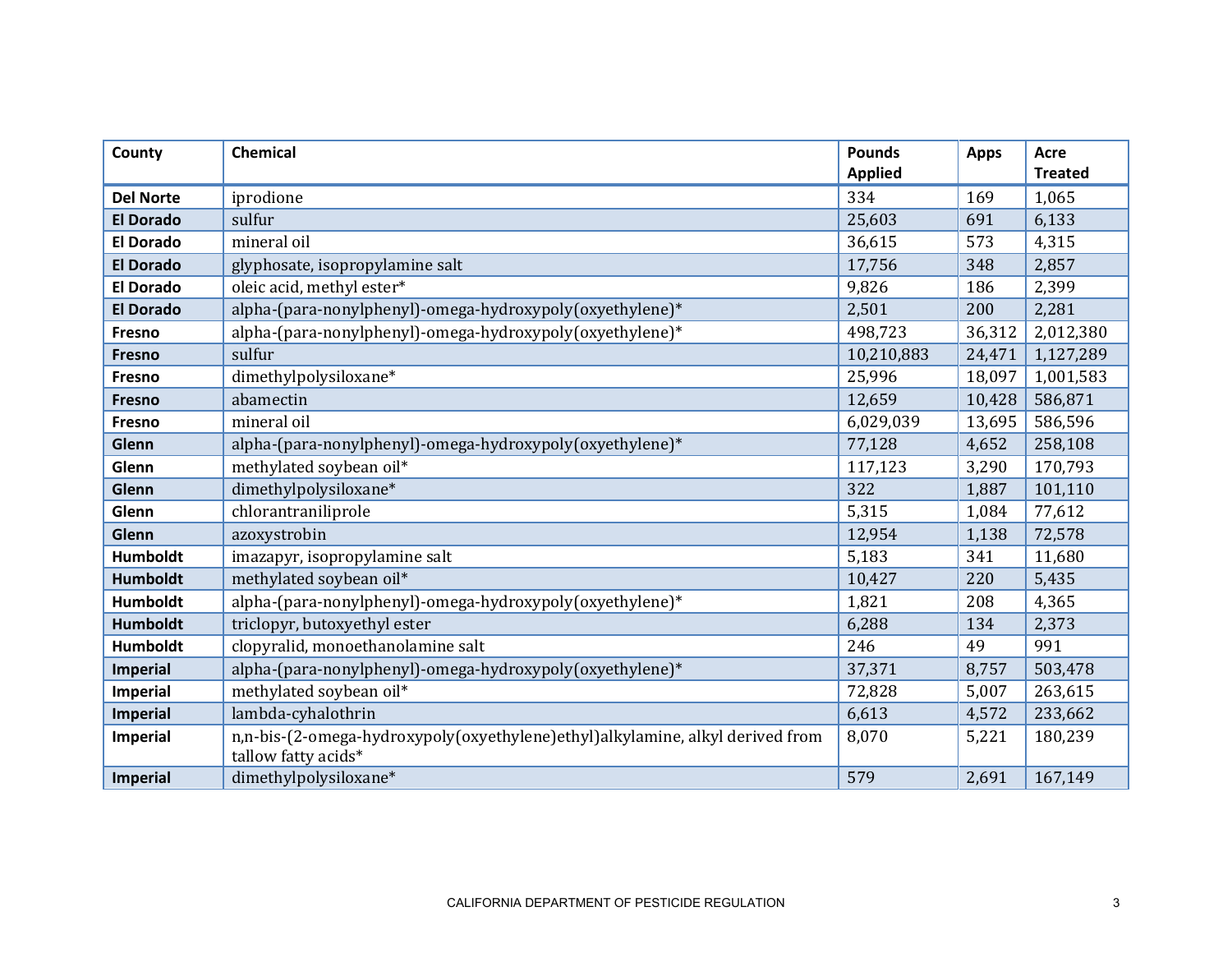| County             | <b>Chemical</b>                                          | <b>Pounds</b><br><b>Applied</b> | <b>Apps</b> | <b>Acre</b><br><b>Treated</b> |
|--------------------|----------------------------------------------------------|---------------------------------|-------------|-------------------------------|
|                    |                                                          | 399                             | 13          | 783                           |
| Inyo               | paraquat dichloride                                      |                                 |             |                               |
| Inyo               | alpha-(para-nonylphenyl)-omega-hydroxypoly(oxyethylene)* | 793                             | 10          | 587                           |
| Inyo               | fatty acids, mixed*                                      | 57                              | 9           | 422                           |
| Inyo               | lecithin*                                                | 91                              | 3           | 390                           |
| Inyo               | pendimethalin                                            | 364                             | 8           | 385                           |
| <b>Kern</b>        | alpha-(para-nonylphenyl)-omega-hydroxypoly(oxyethylene)* | 498,965                         | 14,974      | 1,105,943                     |
| <b>Kern</b>        | dimethylpolysiloxane*                                    | 30,000                          | 11,726      | 864,545                       |
| <b>Kern</b>        | sulfur                                                   | 4,599,018                       | 12,328      | 785,163                       |
| <b>Kern</b>        | glyphosate, potassium salt                               | 954,660                         | 9,509       | 511,515                       |
| <b>Kern</b>        | mineral oil                                              | 5,356,288                       | 8,156       | 506,131                       |
| <b>Kings</b>       | alpha-(para-nonylphenyl)-omega-hydroxypoly(oxyethylene)* | 142,154                         | 10,134      | 1,022,822                     |
| <b>Kings</b>       | lecithin*                                                | 62,447                          | 4,715       | 587,433                       |
| <b>Kings</b>       | fatty acids, mixed*                                      | 11,473                          | 3,787       | 491,914                       |
| <b>Kings</b>       | dimethylpolysiloxane*                                    | 9,339                           | 5,138       | 375,285                       |
| <b>Kings</b>       | propionic acid                                           | 22,356                          | 2,446       | 365,917                       |
| Lake               | sulfur                                                   | 302,884                         | 1,730       | 38,510                        |
| Lake               | oxytetracycline hydrochloride                            | 1,553                           | 642         | 14,140                        |
| Lake               | oxytetracycline hydrochloride, other related             | 14                              | 642         | 14,140                        |
| Lake               | mineral oil                                              | 222,035                         | 806         | 13,257                        |
| Lake               | streptomycin sulfate                                     | 711                             | 516         | 11,714                        |
| Lassen             | alpha-(para-nonylphenyl)-omega-hydroxypoly(oxyethylene)* | 900                             | 138         | 6,155                         |
| Lassen             | methylated soybean oil*                                  | 3,563                           | 121         | 5,787                         |
| Lassen             | glyphosate, isopropylamine salt                          | 5,151                           | 61          | 2,907                         |
| Lassen             | 2,4-d, dimethylamine salt                                | 3,258                           | 51          | 2,901                         |
| Lassen             | hexazinone                                               | 6,372                           | 51          | 2,841                         |
| <b>Los Angeles</b> | alpha-(para-nonylphenyl)-omega-hydroxypoly(oxyethylene)* | 18,500                          | 369         | 6,694                         |
| <b>Los Angeles</b> | azoxystrobin                                             | 1,134                           | 223         | 5,349                         |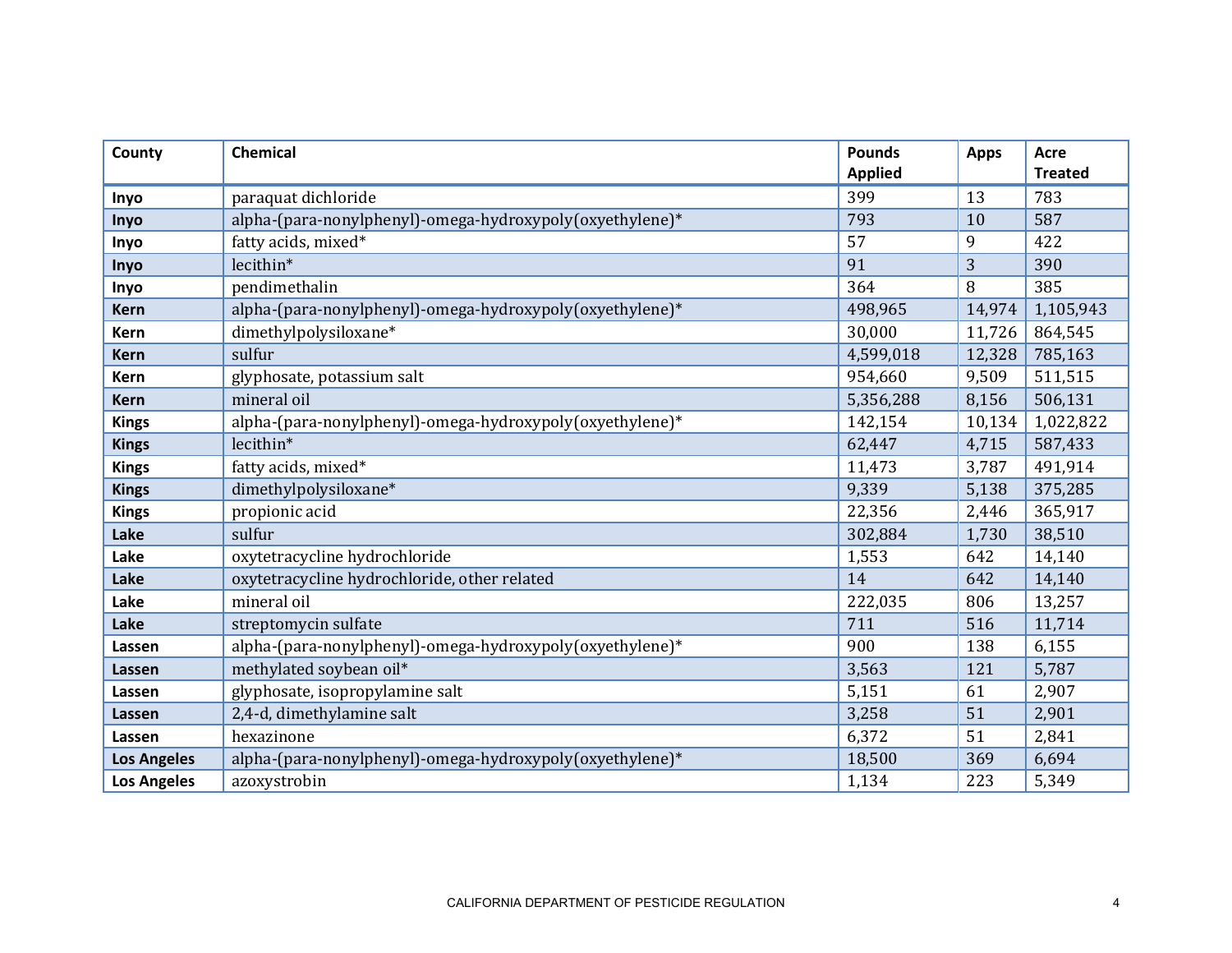| County             | <b>Chemical</b>                                          | <b>Pounds</b><br><b>Applied</b> | <b>Apps</b>    | <b>Acre</b><br><b>Treated</b> |
|--------------------|----------------------------------------------------------|---------------------------------|----------------|-------------------------------|
|                    |                                                          | 584                             | 62             | 4,938                         |
| <b>Los Angeles</b> | tall oil fatty acids*                                    |                                 | 479            |                               |
| <b>Los Angeles</b> | imidacloprid                                             | 12,644                          |                | 4,851                         |
| <b>Los Angeles</b> | mefenoxam                                                | 1,699                           | 249            | 4,838                         |
| <b>Madera</b>      | alpha-(para-nonylphenyl)-omega-hydroxypoly(oxyethylene)* | 195,571                         | 9,749          | 613,562                       |
| <b>Madera</b>      | sulfur                                                   | 3,263,090                       | 6,436          | 405,218                       |
| <b>Madera</b>      | dimethylpolysiloxane*                                    | 8,313                           | 5,241          | 359,335                       |
| <b>Madera</b>      | methylated soybean oil*                                  | 147,401                         | 4,053          | 257,746                       |
| <b>Madera</b>      | glyphosate, potassium salt                               | 447,648                         | 5,203          | 230,425                       |
| <b>Marin</b>       | sulfur                                                   | 2,888                           | 70             | 504                           |
| <b>Marin</b>       | mineral oil                                              | 2,823                           | 67             | 384                           |
| <b>Marin</b>       | copper oxychloride                                       | 253                             | 49             | 262                           |
| <b>Marin</b>       | copper hydroxide                                         | 276                             | 49             | 262                           |
| <b>Marin</b>       | clopyralid, monoethanolamine salt                        | 80                              | $\overline{4}$ | 220                           |
| <b>Mariposa</b>    | glyphosate, isopropylamine salt                          | 1,684                           | 50             | 334                           |
| <b>Mariposa</b>    | triclopyr, triethylamine salt                            | 428                             | 7              | 266                           |
| <b>Mariposa</b>    | alpha-(para-nonylphenyl)-omega-hydroxypoly(oxyethylene)* | 107                             | $\overline{7}$ | 212                           |
| <b>Mariposa</b>    | methylated soybean oil*                                  | 648                             | $\overline{4}$ | 205                           |
| <b>Mariposa</b>    | diphacinone                                              | $\Omega$                        | 14             | 126                           |
| <b>Mendocino</b>   | sulfur                                                   | 457,000                         | 3,436          | 65,063                        |
| <b>Mendocino</b>   | alpha-(para-nonylphenyl)-omega-hydroxypoly(oxyethylene)* | 2,286                           | 498            | 12,964                        |
| <b>Mendocino</b>   | polyether modified polysiloxane*                         | 4,549                           | 434            | 11,686                        |
| Mendocino          | alpha-alkyl (c9-c11)-omega-hydroxypoly(oxyethylene)*     | 1,447                           | 541            | 10,333                        |
| <b>Mendocino</b>   | imazapyr, isopropylamine salt                            | 5,740                           | 239            | 8,454                         |
| <b>Merced</b>      | alpha-(para-nonylphenyl)-omega-hydroxypoly(oxyethylene)* | 107,311                         | 15,383         | 797,382                       |
| <b>Merced</b>      | methylated soybean oil*                                  | 197,603                         | 6,137          | 369,511                       |
| <b>Merced</b>      | dimethylpolysiloxane*                                    | 9,870                           | 5,826          | 280,937                       |
| <b>Merced</b>      | glyphosate, potassium salt                               | 446,919                         | 5,263          | 240,775                       |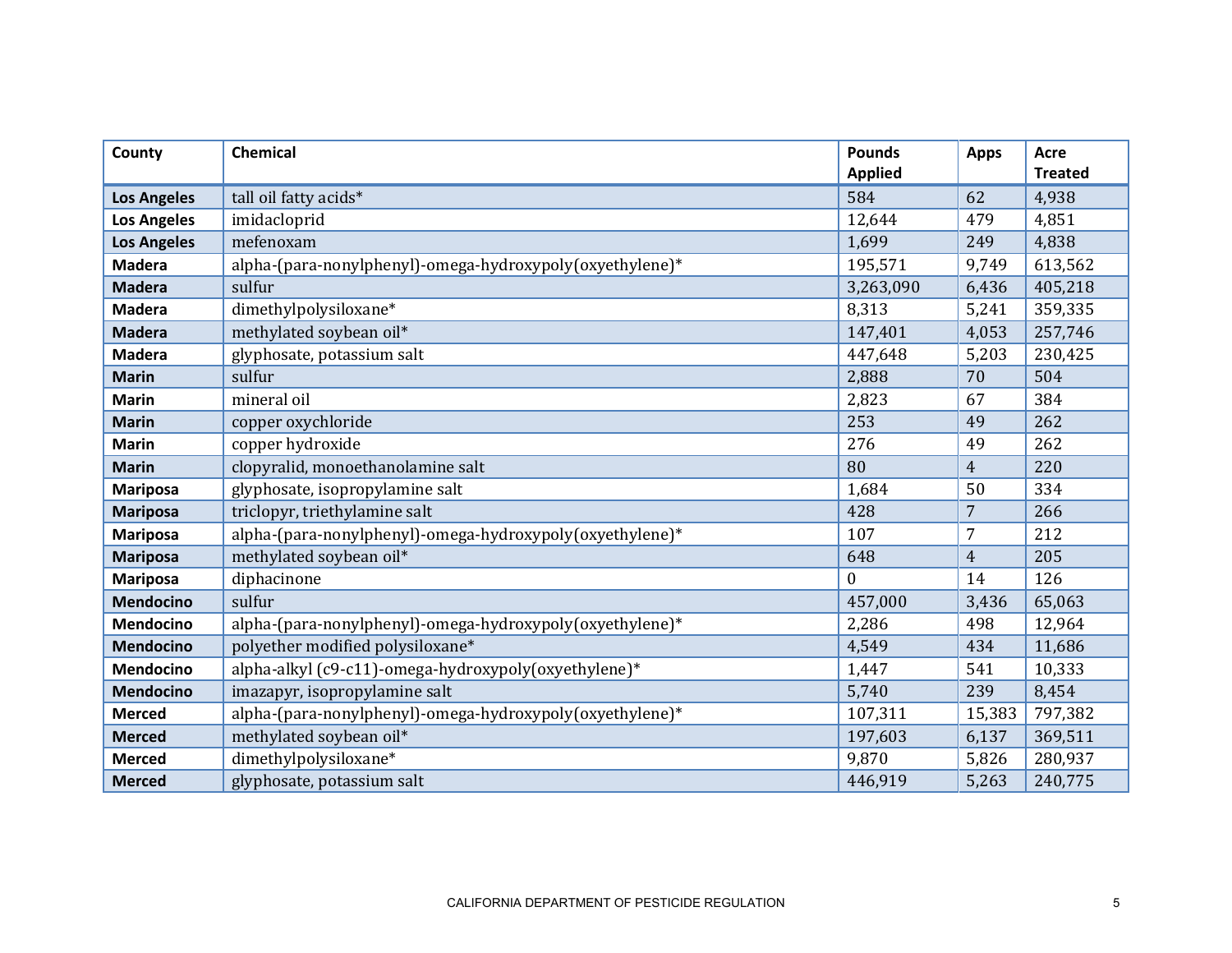| County          | <b>Chemical</b>                                                     | <b>Pounds</b>  | <b>Apps</b> | Acre           |
|-----------------|---------------------------------------------------------------------|----------------|-------------|----------------|
|                 |                                                                     | <b>Applied</b> |             | <b>Treated</b> |
| <b>Merced</b>   | citric acid                                                         | 6,917          | 4,212       | 222,009        |
| <b>Modoc</b>    | methylated soybean oil*                                             | 19,599         | 892         | 56,209         |
| <b>Modoc</b>    | benzoic acid*                                                       | 224            | 799         | 48,577         |
| <b>Modoc</b>    | dimethyl alkyl tertiary amines*                                     | 245            | 799         | 48,577         |
| <b>Modoc</b>    | alpha-(para-nonylphenyl)-omega-hydroxypoly(oxyethylene)*            | 3,274          | 373         | 28,722         |
| <b>Modoc</b>    | citric acid                                                         | 256            | 344         | 24,010         |
| Mono            | alpha-(para-nonylphenyl)-omega-hydroxypoly(oxyethylene)*            | 317            | 64          | 4,824          |
| <b>Mono</b>     | lecithin*                                                           | 841            | 47          | 4,305          |
| <b>Mono</b>     | fatty acids, mixed*                                                 | 36             | 41          | 3,738          |
| <b>Mono</b>     | propionic acid                                                      | 576            | 37          | 3,366          |
| <b>Mono</b>     | paraquat dichloride                                                 | 1,307          | 29          | 2,564          |
| <b>Monterey</b> | alpha-(para-nonylphenyl)-omega-hydroxypoly(oxyethylene)*            | 51,090         | 24,278      | 381,215        |
| <b>Monterey</b> | methylated soybean oil*                                             | 90,801         | 21,712      | 282,833        |
| <b>Monterey</b> | dimethylpolysiloxane*                                               | 67,993         | 13,249      | 261,096        |
| <b>Monterey</b> | sulfur                                                              | 1,167,477      | 11,086      | 245,788        |
| <b>Monterey</b> | lecithin*                                                           | 83,269         | 19,072      | 243,062        |
| <b>Napa</b>     | sulfur                                                              | 1,008,569      | 18,350      | 179,494        |
| <b>Napa</b>     | 2-(3-hydroxypropyl)-hepta-methyl trisiloxane, ethoxylated, acetate* | 24,062         | 12,917      | 99,110         |
| <b>Napa</b>     | mineral oil                                                         | 132,824        | 5,032       | 39,171         |
| <b>Napa</b>     | alpha-alkyl (c9-c11)-omega-hydroxypoly(oxyethylene)*                | 4,177          | 5,974       | 37,425         |
| <b>Napa</b>     | alpha-(para-nonylphenyl)-omega-hydroxypoly(oxyethylene)*            | 7,625          | 2,536       | 33,403         |
| <b>Nevada</b>   | sulfur                                                              | 17,420         | 145         | 2,019          |
| <b>Nevada</b>   | alpha-(para-nonylphenyl)-omega-hydroxypoly(oxyethylene)*            | 566            | 59          | 1,661          |
| <b>Nevada</b>   | dimethylpolysiloxane*                                               | $\mathbf{1}$   | 28          | 871            |
| Nevada          | methylated soybean oil*                                             | 2,773          | 25          | 769            |
| <b>Nevada</b>   | butyl alcohol*                                                      | 10             | 23          | 745            |
| Orange          | glyphosate, isopropylamine salt                                     | 200,320        | 889         | 3,705          |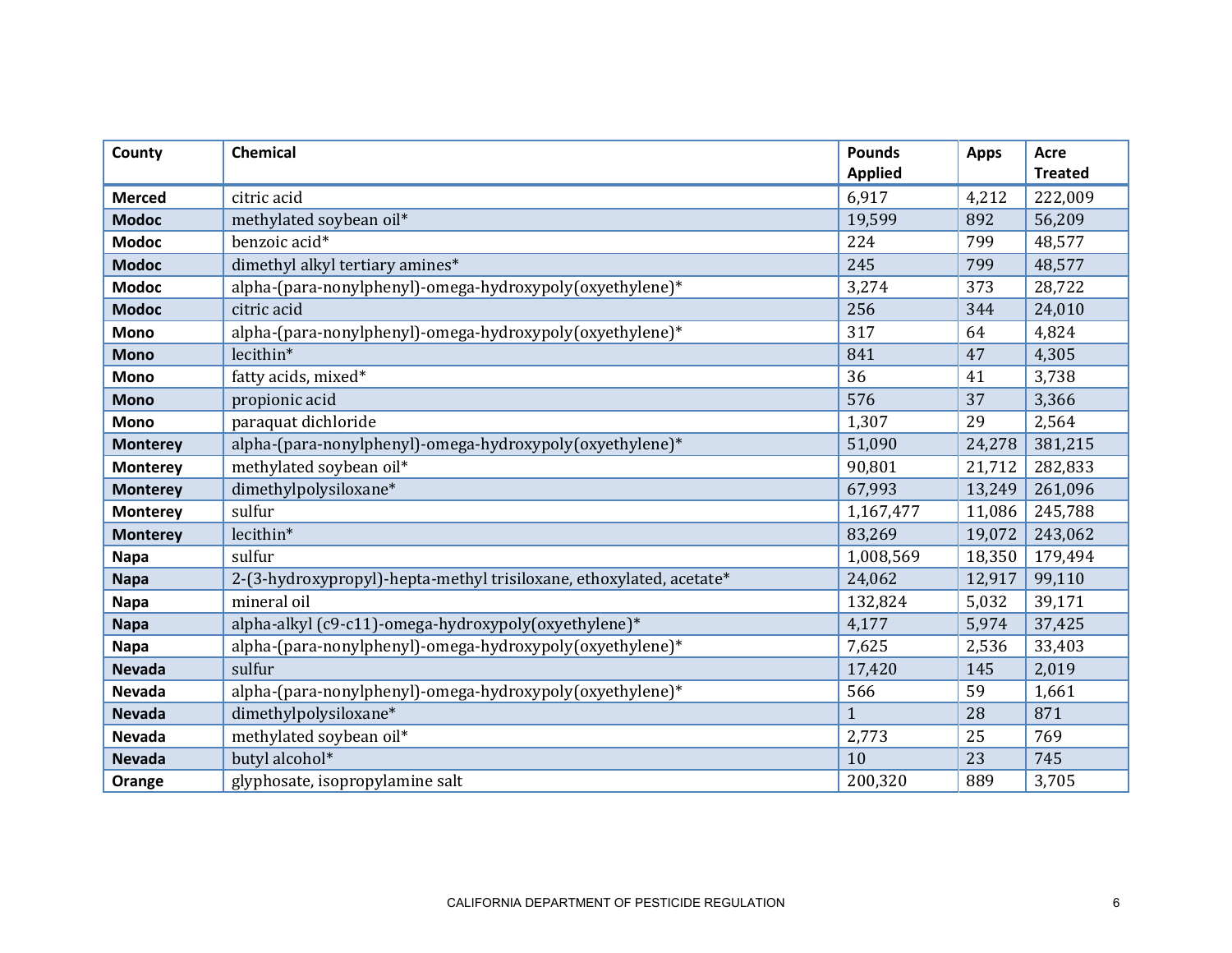| County            | <b>Chemical</b>                                                         | <b>Pounds</b><br><b>Applied</b> | <b>Apps</b> | <b>Acre</b><br><b>Treated</b> |
|-------------------|-------------------------------------------------------------------------|---------------------------------|-------------|-------------------------------|
| Orange            | alpha-(para-nonylphenyl)-omega-hydroxypoly(oxyethylene)*                | 8,593                           | 362         | 1,975                         |
| Orange            | mineral oil                                                             | 97,979                          | 255         | 1,726                         |
| Orange            | lecithin*                                                               | 444                             | 230         | 1,592                         |
| Orange            | polyoxyethylene polyoxypropylene*                                       | 384                             | 79          | 1,591                         |
| <b>Placer</b>     | alpha-(para-nonylphenyl)-omega-hydroxypoly(oxyethylene)*                | 3,795                           | 415         | 9,627                         |
| Placer            | triclopyr, triethylamine salt                                           | 2,191                           | 137         | 7,951                         |
| <b>Placer</b>     | dimethylpolysiloxane*                                                   | 58                              | 344         | 7,699                         |
| Placer            | propanil                                                                | 38,405                          | 130         | 7,128                         |
| <b>Placer</b>     | ammonium sulfate                                                        | 12,349                          | 116         | 7,108                         |
| <b>Plumas</b>     | alpha-(para-nonylphenyl)-omega-hydroxypoly(oxyethylene)*                | 1,551                           | 97          | 5,479                         |
| <b>Plumas</b>     | methylated soybean oil*                                                 | 8,581                           | 92          | 4,094                         |
| <b>Plumas</b>     | glyphosate, dimethylamine salt                                          | 6,785                           | 68          | 3,251                         |
| <b>Plumas</b>     | dodecylbenzene sulfonic acid, calcium salt*                             | $\overline{4}$                  | 12          | 1,445                         |
| <b>Plumas</b>     | canola oil                                                              | 8                               | 12          | 1,445                         |
| <b>Riverside</b>  | alpha-(para-nonylphenyl)-omega-hydroxypoly(oxyethylene)*                | 13,568                          | 4,211       | 163,787                       |
| <b>Riverside</b>  | citric acid                                                             | 2,957                           | 3,180       | 113,970                       |
| <b>Riverside</b>  | glyphosate, isopropylamine salt                                         | 232,914                         | 5,051       | 105,941                       |
| <b>Riverside</b>  | methylated soybean oil*                                                 | 29,139                          | 2,448       | 87,067                        |
| <b>Riverside</b>  | alpha-(para-tert-butylphenyl)-omega-hydroxypoly(oxyethylene) phosphate* | 3,164                           | 1,787       | 84,040                        |
| <b>Sacramento</b> | sulfur                                                                  | 3,398,350                       | 4,094       | 265,141                       |
| <b>Sacramento</b> | alpha-(para-nonylphenyl)-omega-hydroxypoly(oxyethylene)*                | 18,724                          | 2,619       | 94,921                        |
| Sacramento        | mineral oil                                                             | 643,943                         | 1,020       | 44,634                        |
| <b>Sacramento</b> | tall oil fatty acids*                                                   | 1,260                           | 971         | 37,907                        |
| Sacramento        | ammonium sulfate                                                        | 10,022                          | 1,082       | 37,798                        |
| <b>San Benito</b> | dimethyl silicone fluid emulsion*                                       | 580                             | 6,585       | 33,988                        |
| San Benito        | alpha-(para-nonylphenyl)-omega-hydroxypoly(oxyethylene)*                | 7,073                           | 2,355       | 27,702                        |
| <b>San Benito</b> | alpha-alkyl (c9-c11)-omega-hydroxypoly(oxyethylene)*                    | 1,475                           | 3,795       | 22,274                        |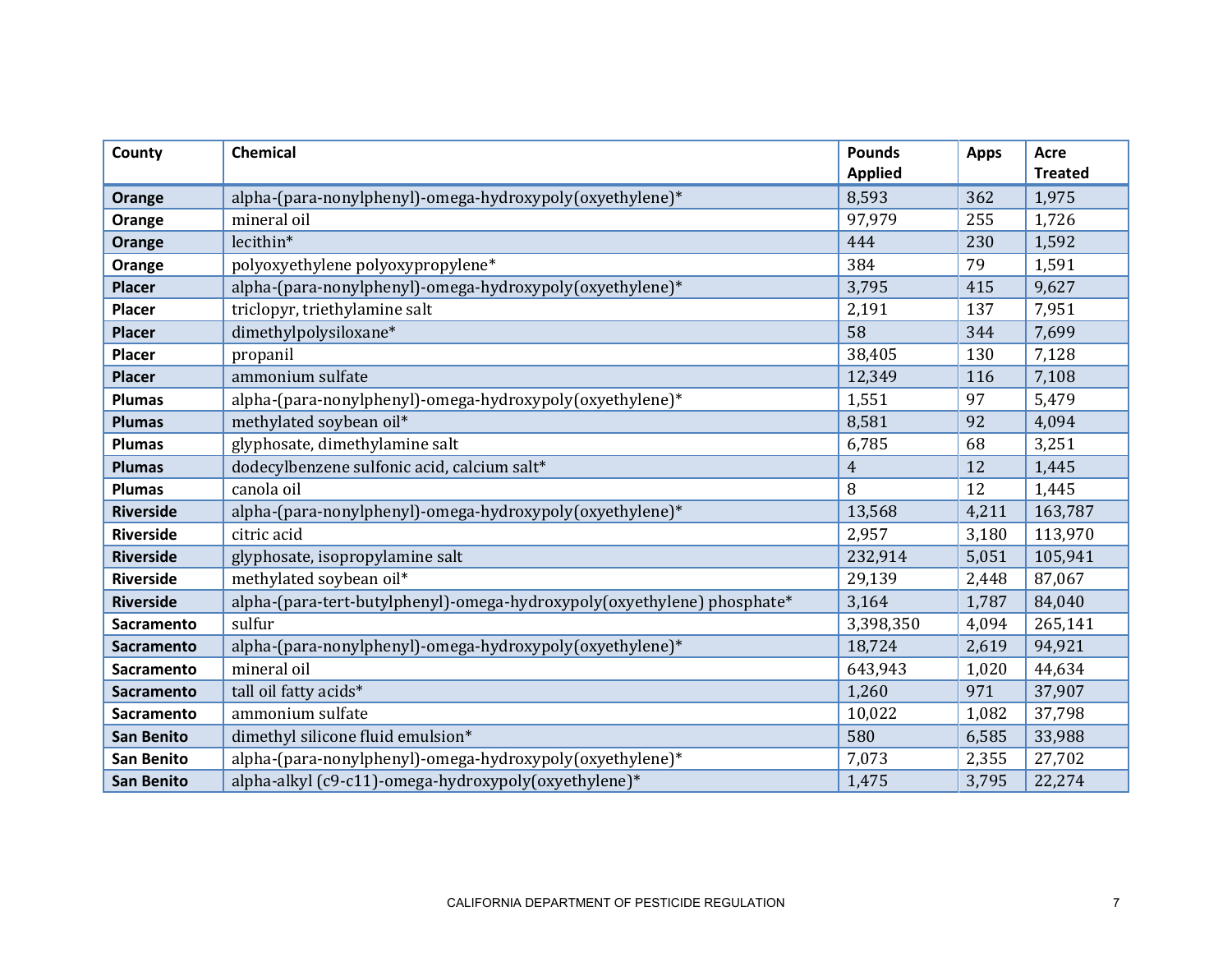| County                   | <b>Chemical</b>                                          | <b>Pounds</b><br><b>Applied</b> | <b>Apps</b>      | <b>Acre</b><br><b>Treated</b> |
|--------------------------|----------------------------------------------------------|---------------------------------|------------------|-------------------------------|
| <b>San Benito</b>        | dimethylpolysiloxane*                                    | 1,401                           | 1,433            | 21,529                        |
| <b>San Benito</b>        | imidacloprid                                             | 2,049                           | 2,369            | 18,896                        |
| San<br><b>Bernardino</b> | glyphosate, potassium salt                               | 18,993                          | 551              | 74,406                        |
| San<br><b>Bernardino</b> | glyphosate, isopropylamine salt                          | 62,997                          | 570              | 6,664                         |
| San<br><b>Bernardino</b> | alpha-(para-nonylphenyl)-omega-hydroxypoly(oxyethylene)* | 1,422                           | 305              | 4,261                         |
| San<br><b>Bernardino</b> | spirotetramat                                            | 278                             | 647              | 2,285                         |
| San<br><b>Bernardino</b> | dimethoate                                               | 1,096                           | 22               | 2,192                         |
| <b>San Diego</b>         | glyphosate, potassium salt                               | 32,830                          | 2,285            | 30,080                        |
| San Diego                | glyphosate, isopropylamine salt                          | 121,011                         | 5,484            | 20,156                        |
| <b>San Diego</b>         | strychnine                                               | 56                              | 347              | 17,050                        |
| San Diego                | alpha-(para-nonylphenyl)-omega-hydroxypoly(oxyethylene)* | 4,633                           | 2,675            | 16,138                        |
| <b>San Diego</b>         | mineral oil                                              | 230,951                         | 1,756            | 15,640                        |
| <b>San Francisco</b>     | trinexapac-ethyl                                         | 125                             | $\boldsymbol{0}$ | 1,420                         |
| <b>San Francisco</b>     | carfentrazone-ethyl                                      | 10                              | $\boldsymbol{0}$ | 336                           |
| <b>San Francisco</b>     | mecoprop-p                                               | 44                              | $\theta$         | 324                           |
| <b>San Francisco</b>     | dicamba                                                  | 11                              | $\mathbf{0}$     | 324                           |
| <b>San Francisco</b>     | 2,4-d, 2-ethylhexyl ester                                | 183                             | $\mathbf{0}$     | 324                           |
| San Joaquin              | sulfur                                                   | 7,088,105                       | 13,351           | 557,180                       |
| San Joaquin              | alpha-(para-nonylphenyl)-omega-hydroxypoly(oxyethylene)* | 92,887                          | 13,702           | 459,013                       |
| San Joaquin              | dimethylpolysiloxane*                                    | 2,672                           | 7,661            | 278,518                       |
| San Joaquin              | abamectin                                                | 4,810                           | 6,231            | 239,757                       |
| San Joaquin              | methylated soybean oil*                                  | 97,842                          | 6,307            | 202,396                       |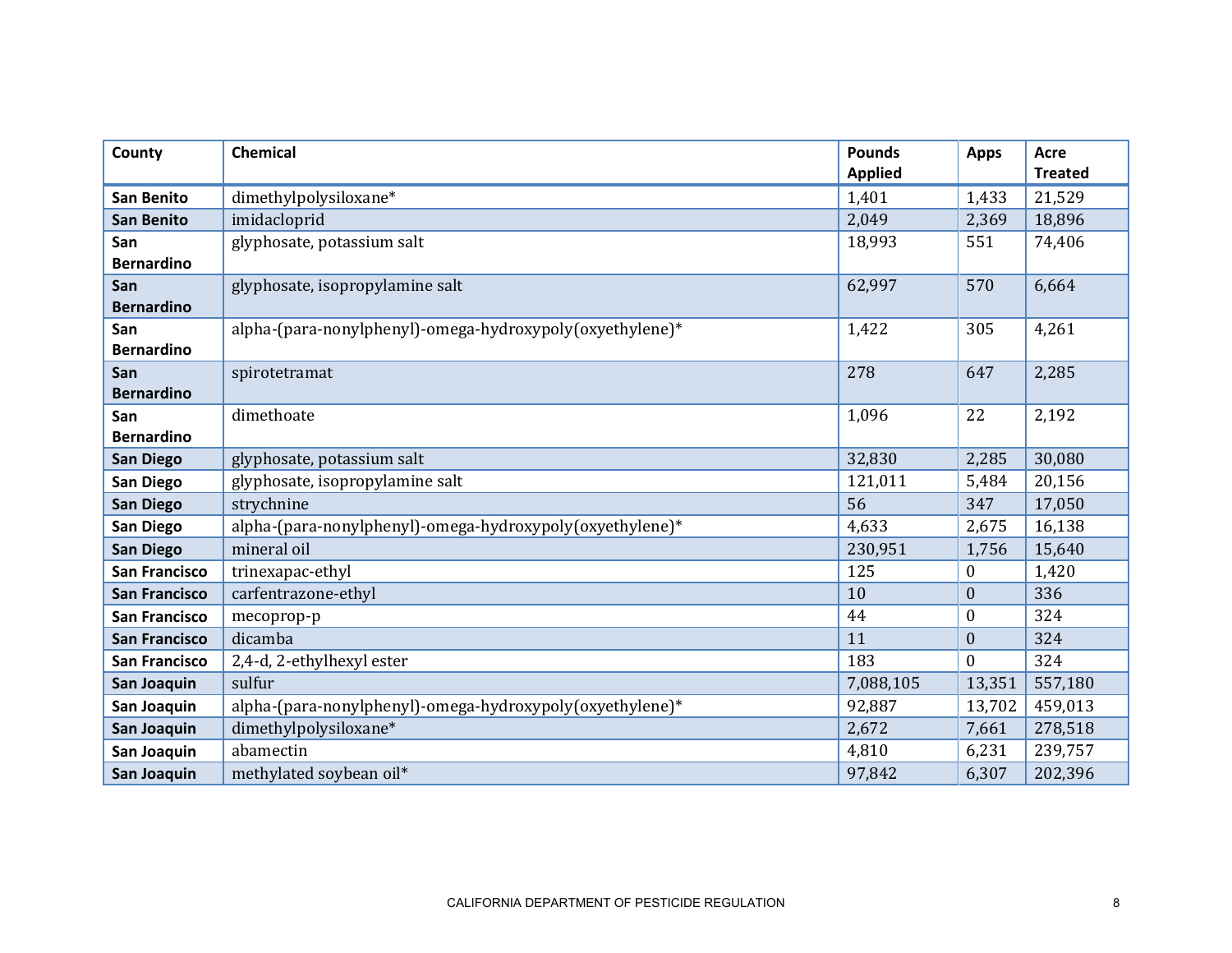| County                    | <b>Chemical</b>                                                                                      | <b>Pounds</b><br><b>Applied</b> | <b>Apps</b> | <b>Acre</b><br><b>Treated</b> |
|---------------------------|------------------------------------------------------------------------------------------------------|---------------------------------|-------------|-------------------------------|
| <b>San Luis</b><br>Obispo | sulfur                                                                                               | 648,831                         | 3,993       | 172,638                       |
| <b>San Luis</b><br>Obispo | alpha-(para-nonylphenyl)-omega-hydroxypoly(oxyethylene)*                                             | 25,971                          | 3,858       | 123,614                       |
| <b>San Luis</b><br>Obispo | dimethylpolysiloxane*                                                                                | 4,333                           | 5,126       | 117,852                       |
| San Luis<br><b>Obispo</b> | diethylene glycol*                                                                                   | 8,755                           | 1,178       | 51,501                        |
| San Luis<br>Obispo        | n,n-bis-(2-omega-hydroxypoly(oxyethylene)ethyl)alkylamine, alkyl derived from<br>tallow fatty acids* | 3,511                           | 4,755       | 49,906                        |
| <b>San Mateo</b>          | lecithin*                                                                                            | 678                             | 223         | 2,269                         |
| <b>San Mateo</b>          | alpha-(para-nonylphenyl)-omega-hydroxypoly(oxyethylene)*                                             | 1,908                           | 212         | 1,465                         |
| <b>San Mateo</b>          | spirotetramat                                                                                        | 108                             | 157         | 1,379                         |
| <b>San Mateo</b>          | lambda-cyhalothrin                                                                                   | 67                              | 134         | 1,333                         |
| <b>San Mateo</b>          | alpha-undecyl-omega-hydroxypoly(oxyethylene)*                                                        | 320                             | 190         | 1,228                         |
| Santa Barbara             | dimethylpolysiloxane*                                                                                | 5,892                           | 10,682      | 203,544                       |
| Santa Barbara             | sulfur                                                                                               | 977,748                         | 5,653       | 192,752                       |
| Santa Barbara             | alpha-(para-nonylphenyl)-omega-hydroxypoly(oxyethylene)*                                             | 32,679                          | 7,262       | 141,490                       |
| Santa Barbara             | propylene glycol                                                                                     | 8,576                           | 6,384       | 138,642                       |
| Santa Barbara             | alpha-2,6,8-trimethyl-4-nonyloxy-omega-hydroxypoly(oxyethylene)*                                     | 27,930                          | 6,281       | 134,843                       |
| <b>Santa Clara</b>        | alpha-(para-nonylphenyl)-omega-hydroxypoly(oxyethylene)*                                             | 12,775                          | 1,405       | 18,902                        |
| Santa Clara               | dimethylpolysiloxane*                                                                                | 1,070                           | 850         | 13,545                        |
| <b>Santa Clara</b>        | spinetoram                                                                                           | 480                             | 783         | 9,740                         |
| Santa Clara               | methylated soybean oil*                                                                              | 2,598                           | 820         | 9,568                         |
| <b>Santa Clara</b>        | lambda-cyhalothrin                                                                                   | 612                             | 926         | 9,413                         |
| <b>Santa Cruz</b>         | dimethylpolysiloxane*                                                                                | 6,230                           | 2,240       | 21,152                        |
| <b>Santa Cruz</b>         | sulfur                                                                                               | 55,244                          | 968         | 12,460                        |
| <b>Santa Cruz</b>         | alpha-undecyl-omega-hydroxypoly(oxyethylene)*                                                        | 1,979                           | 1,204       | 11,479                        |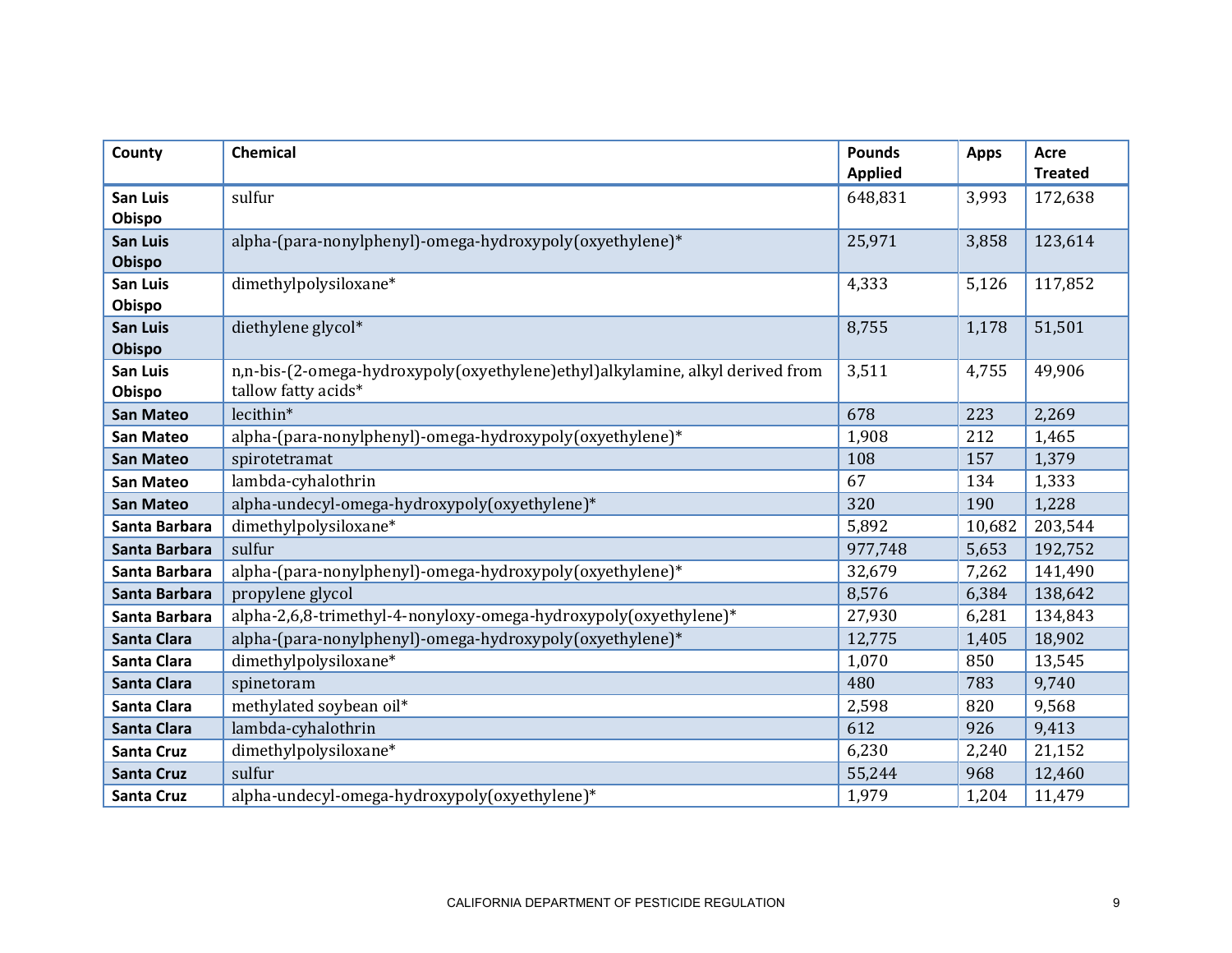| County            | <b>Chemical</b>                                                     | <b>Pounds</b><br><b>Applied</b> | <b>Apps</b>      | <b>Acre</b><br><b>Treated</b> |
|-------------------|---------------------------------------------------------------------|---------------------------------|------------------|-------------------------------|
|                   |                                                                     |                                 |                  |                               |
| <b>Santa Cruz</b> | lecithin*                                                           | 4,494                           | 686              | 11,474                        |
| <b>Santa Cruz</b> | methylated soybean oil*                                             | 3,028                           | 627              | 11,370                        |
| <b>Shasta</b>     | alpha-(para-nonylphenyl)-omega-hydroxypoly(oxyethylene)*            | 6,642                           | 507              | 17,344                        |
| <b>Shasta</b>     | methylated soybean oil*                                             | 37,813                          | 344              | 12,859                        |
| <b>Shasta</b>     | glyphosate, isopropylamine salt                                     | 25,678                          | 236              | 8,606                         |
| <b>Shasta</b>     | glyphosate, dimethylamine salt                                      | 20,224                          | 248              | 8,194                         |
| <b>Shasta</b>     | imazapyr, isopropylamine salt                                       | 3,306                           | 185              | 5,575                         |
| <b>Sierra</b>     | alpha-(para-nonylphenyl)-omega-hydroxypoly(oxyethylene)*            | 77                              | 14               | 923                           |
| <b>Sierra</b>     | disodium octaborate tetrahydrate                                    | 260                             | 24               | 593                           |
| <b>Sierra</b>     | triclopyr, triethylamine salt                                       | 36                              | $\overline{4}$   | 589                           |
| <b>Sierra</b>     | aminopyralid, triisopropanolamine salt                              | 26                              | $\overline{2}$   | 579                           |
| <b>Sierra</b>     | fatty acids derived from tallow*                                    | $\theta$                        | $\boldsymbol{0}$ | 500                           |
| Siskiyou          | methylated soybean oil*                                             | 33,701                          | 645              | 35,202                        |
| Siskiyou          | alpha-(para-nonylphenyl)-omega-hydroxypoly(oxyethylene)*            | 6,973                           | 710              | 31,106                        |
| Siskiyou          | benzoic acid*                                                       | 109                             | 398              | 23,349                        |
| Siskiyou          | dimethyl alkyl tertiary amines*                                     | 119                             | 398              | 23,349                        |
| Siskiyou          | butyl lactate*                                                      | 313                             | 205              | 14,450                        |
| Solano            | alpha-(para-nonylphenyl)-omega-hydroxypoly(oxyethylene)*            | 19,519                          | 2,469            | 105,740                       |
| Solano            | methylated soybean oil*                                             | 39,051                          | 2,098            | 99,877                        |
| Solano            | glyphosate, potassium salt                                          | 127,296                         | 1,615            | 74,205                        |
| <b>Solano</b>     | alpha-alkyl (c9-c11)-omega-hydroxypoly(oxyethylene)*                | 4,625                           | 1,573            | 72,045                        |
| Solano            | ammonium sulfate                                                    | 14,535                          | 1,591            | 71,679                        |
| Sonoma            | sulfur                                                              | 1,764,756                       | 16,289           | 258,123                       |
| Sonoma            | 2-(3-hydroxypropyl)-hepta-methyl trisiloxane, ethoxylated, acetate* | 25,273                          | 8,579            | 88,521                        |
| Sonoma            | alpha-(para-nonylphenyl)-omega-hydroxypoly(oxyethylene)*            | 34,767                          | 5,994            | 88,086                        |
| Sonoma            | alpha-alkyl (c9-c11)-omega-hydroxypoly(oxyethylene)*                | 8,796                           | 5,627            | 74,178                        |
| Sonoma            | dimethylpolysiloxane*                                               | 164                             | 4,185            | 62,572                        |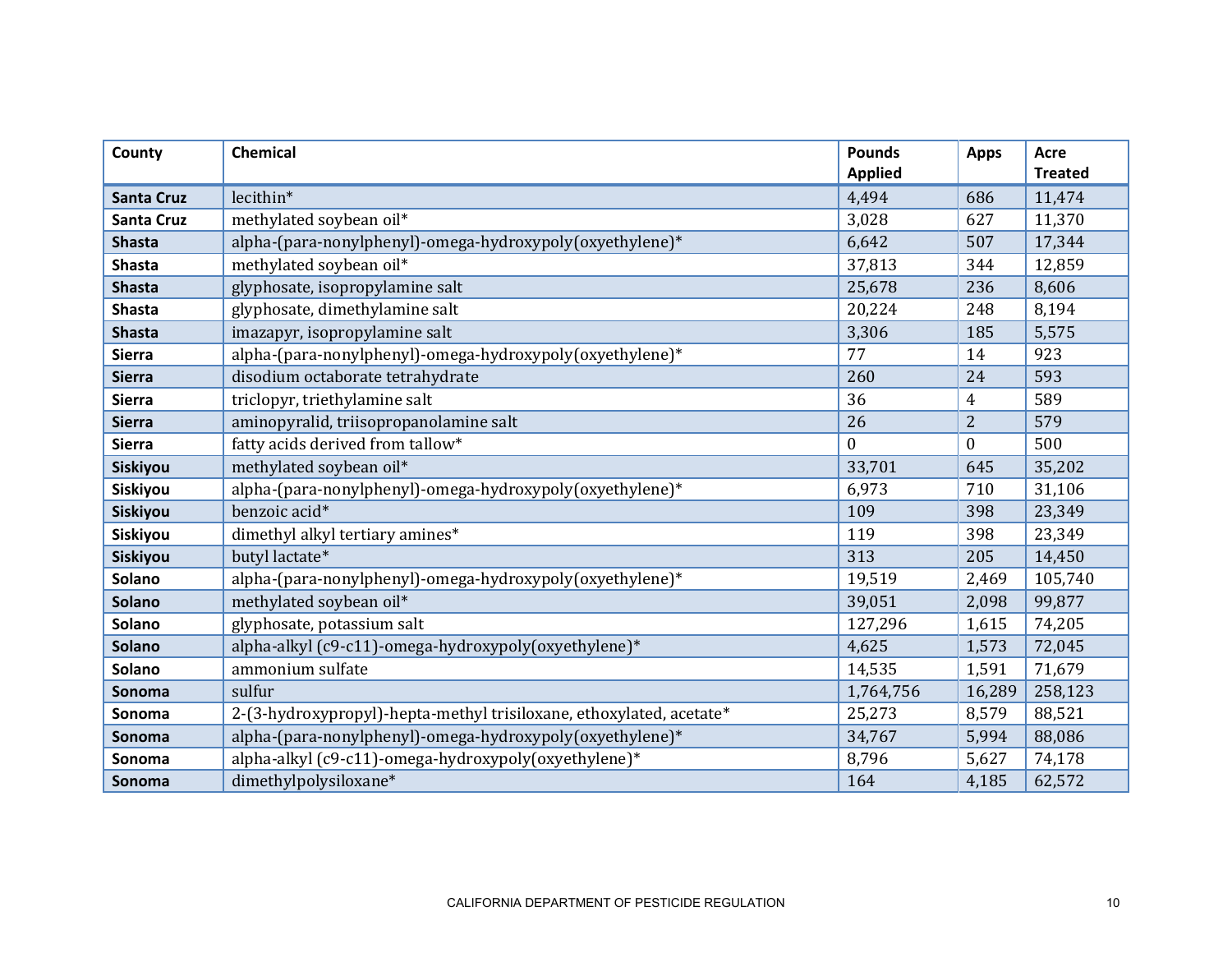| County            | <b>Chemical</b>                                          | <b>Pounds</b><br><b>Applied</b> | <b>Apps</b> | <b>Acre</b><br><b>Treated</b> |
|-------------------|----------------------------------------------------------|---------------------------------|-------------|-------------------------------|
| <b>Stanislaus</b> | alpha-(para-nonylphenyl)-omega-hydroxypoly(oxyethylene)* | 115,590                         | 20,032      | 389,787                       |
| <b>Stanislaus</b> | methylated soybean oil*                                  | 143,233                         | 5,852       | 234,549                       |
| <b>Stanislaus</b> | mineral oil                                              | 1,934,856                       | 4,386       | 223,608                       |
| <b>Stanislaus</b> | abamectin                                                | 5,213                           | 4,445       | 220,479                       |
| <b>Stanislaus</b> | dimethylpolysiloxane*                                    | 6,473                           | 5,874       | 218,582                       |
| <b>Sutter</b>     | alpha-(para-nonylphenyl)-omega-hydroxypoly(oxyethylene)* | 67,223                          | 3,919       | 172,650                       |
| <b>Sutter</b>     | dimethylpolysiloxane*                                    | 364                             | 2,582       | 115,851                       |
| <b>Sutter</b>     | ammonium sulfate                                         | 30,667                          | 2,011       | 97,485                        |
| <b>Sutter</b>     | mineral oil                                              | 366,645                         | 1,534       | 77,451                        |
| <b>Sutter</b>     | triclopyr, triethylamine salt                            | 18,215                          | 827         | 76,774                        |
| <b>Tehama</b>     | alpha-(para-nonylphenyl)-omega-hydroxypoly(oxyethylene)* | 22,041                          | 1,954       | 73,997                        |
| <b>Tehama</b>     | methylated soybean oil*                                  | 43,251                          | 1,278       | 46,956                        |
| <b>Tehama</b>     | dimethylpolysiloxane*                                    | 310                             | 1,766       | 45,430                        |
| <b>Tehama</b>     | copper hydroxide                                         | 191,727                         | 1,460       | 45,236                        |
| <b>Tehama</b>     | mancozeb                                                 | 65,520                          | 1,307       | 37,227                        |
| <b>Trinity</b>    | alpha-(para-nonylphenyl)-omega-hydroxypoly(oxyethylene)* | 1,184                           | 137         | 3,835                         |
| <b>Trinity</b>    | methylated soybean oil*                                  | 6,656                           | 137         | 3,835                         |
| <b>Trinity</b>    | glyphosate, dimethylamine salt                           | 5,423                           | 124         | 3,644                         |
| <b>Trinity</b>    | imazapyr, isopropylamine salt                            | 1,512                           | 93          | 3,470                         |
| <b>Trinity</b>    | clopyralid, monoethanolamine salt                        | 662                             | 98          | 2,712                         |
| <b>Tulare</b>     | alpha-(para-nonylphenyl)-omega-hydroxypoly(oxyethylene)* | 136,985                         | 23,227      | 714,798                       |
| <b>Tulare</b>     | dimethylpolysiloxane*                                    | 19,056                          | 14,018      | 447,815                       |
| <b>Tulare</b>     | mineral oil                                              | 5,679,084                       | 19,966      | 424,955                       |
| <b>Tulare</b>     | sulfur                                                   | 2,274,981                       | 10,199      | 421,496                       |
| <b>Tulare</b>     | glyphosate, potassium salt                               | 516,046                         | 11,262      | 314,133                       |
| <b>Tuolumne</b>   | alpha-(para-nonylphenyl)-omega-hydroxypoly(oxyethylene)* | 1,434                           | 152         | 3,490                         |
| <b>Tuolumne</b>   | methylated soybean oil*                                  | 6,318                           | 157         | 3,397                         |